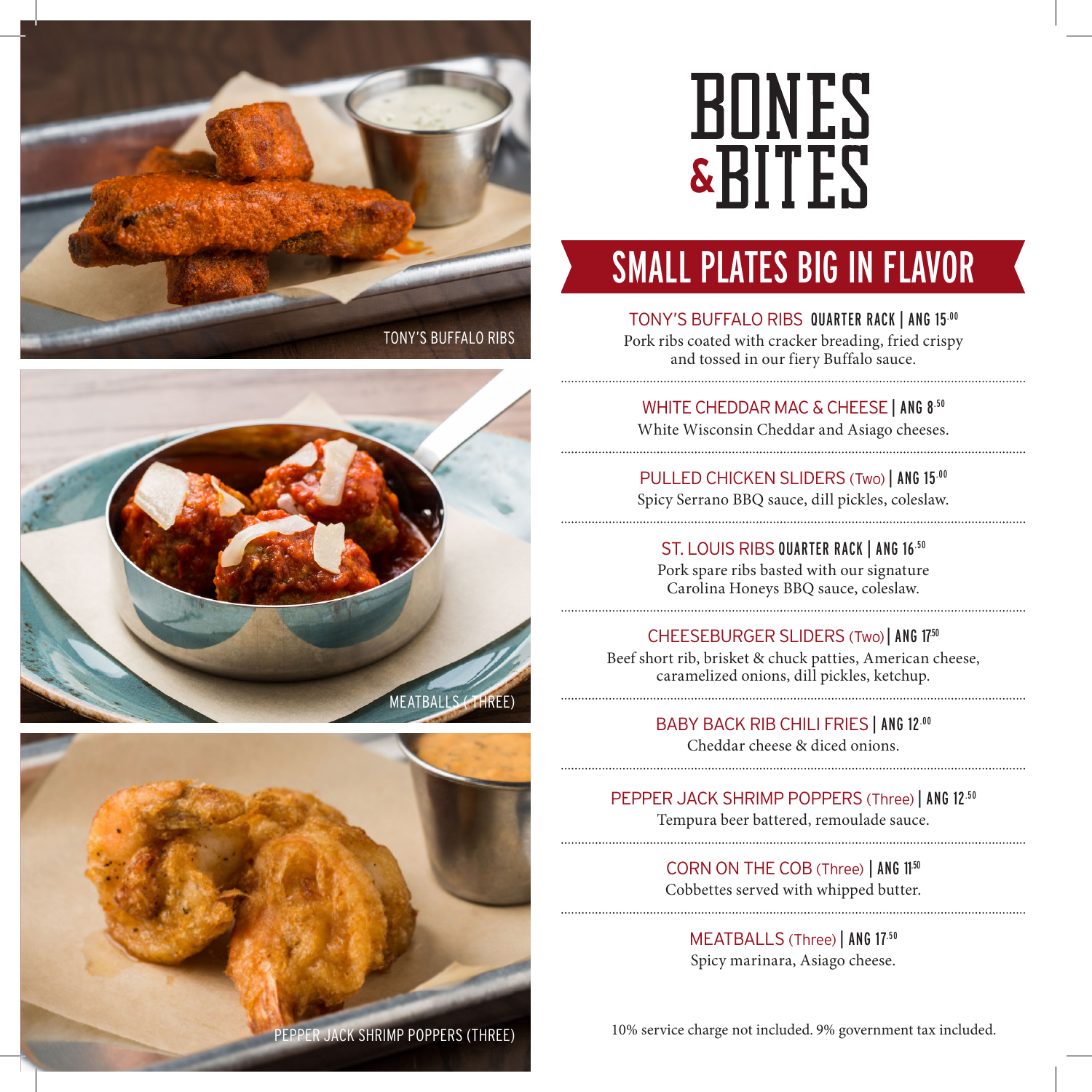### HAND-SHAKEN ROMARITAS®

CLASSIC ROMARITA<sup>®</sup> | ANG 15.00 Sauza® Gold tequila, Cointreau®.

#### CADILLAC. ROMARITA® | ANG 17.50

Sauza® Hornitos Reposado tequila, Cointreau®, Grand Marnier®.

### Patrón® Silver tequila, Grand Marnier®.

PLATINUM ROMARITA® | ANG 19.50

#### FROZEN STRAWBERRY OR MANGO ROMARITA® | ANG 17.50

Sauza® Gold tequila, Cointreau®, frozen strawberry or mango mix.

### CLASSIC COCKTAILS

CLASSIC MOJITO | ANG 15.00 Bacardí® rum, fresh mint, lime juice.

GIN & TONIC | ANG 15.00 Beefeater's® gin, tonic water.

TOP SHELF LONG ISLAND | ANG 18.50 Beefeater® gin, Smirnoff® vodka, Bacardí® rum, triple sec.

#### DEWAR'S OLD FASHIONED | ANG 15.00

Dewar's® scotch, Angostura® aromatic bitters.

#### MOSCOW MULE | ANG 15.00

New Amsterdam® vodka, lime juice, ginger ale.

TROPICAL ECLIPSE | ANG 15.00 Malibu® coconut rum, Passoã® passion fruit liqueur, pineapple juice.

#### **STRAWBERRY** DAIQUIRI | ANG 18.50

Bacardí® rum, strawberry purée, lime juice.

PIÑA COLADA | ANG 18.50 Bacardí® rum with piña colada mix.

VERY STRAWBERRY MARTINI | ANG 17.50 Absolut® vodka, Cointreau®, strawberry purée and lemon juice

#### BAHAMA MAMA | ANG 18.50

Malibu® Coconut rum, dark rum, banana liqueur, pineapple juice, orange juice, grenadine..

#### CURAÇAO RUM PUNCH | ANG 18.50

Captain Morgan® Original Spiced rum, Myers's® Original Dark rum, Passoã® passion fruit liqueur, Disaronno® Originale, grenadine, pineapple juice.

10% service charge not included. 9% government tax included.



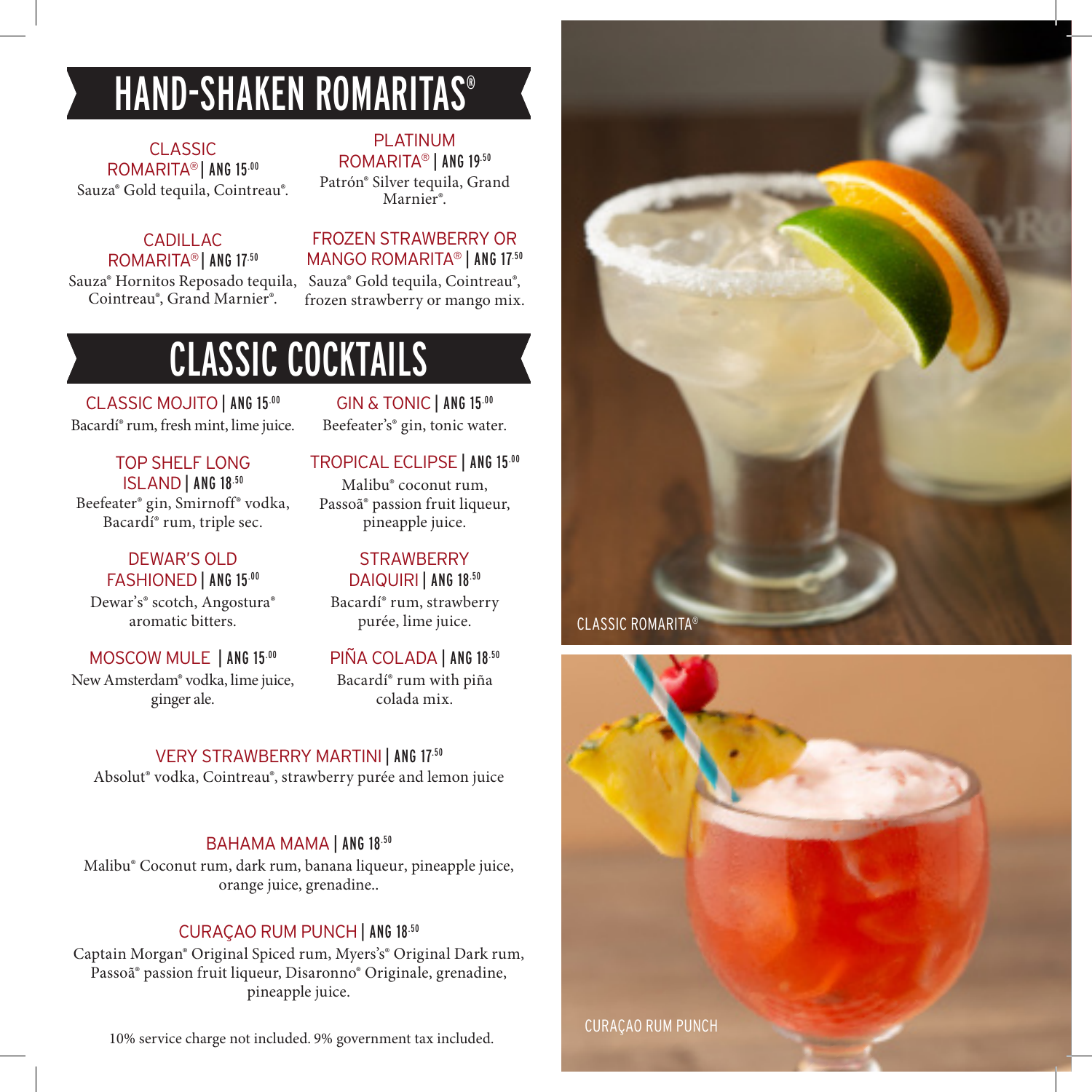### SPARKLING WINE

|                                   | Glass     | <b>Bottle</b> |
|-----------------------------------|-----------|---------------|
| <b>SACHETTO PROSECCO</b>          | ANG 22.00 | ANG 67.00     |
| <b>ROSE WINE</b>                  |           |               |
| <b>BAREFOOT PINK MOSCATO</b>      | ANG 14.50 | ANG 60.00     |
| FRONTFRA WHITF ZINFANDFI          | ANG 12.50 | ANG 50.00     |
| WHITE WINE                        |           |               |
| <b>MORA VISTA CHARDONNAY</b>      | ANG 12.50 | ANG 50.00     |
| <b>MORA VISTA SAUVIGNON BLANC</b> | ANG 12.50 | ANG 50.00     |
| <b>VILLA MURA PINOT GRIGIO</b>    | ANG 15.00 | ANG 60.00     |
| <b>RED WINE</b>                   |           |               |
| MORA VISTA CABERNET SAUVIGNON     | ANG 12.50 | ANG 50.00     |
| <b>MORA VISTA MERLOT</b>          | ANG 12.50 | ANG 50.00     |
| <b>MORA VISTA MALBEC</b>          | ANG 12.50 | ANG 50.00     |
| FORTIFIED                         |           |               |
| KOPKE PORTO RED                   | ANG 13.50 |               |
| KOPKE PORTO WINE                  | ANG 13.50 |               |

### DRAFT BEER

HEINEKEN (Small) | ANG 9.50 HEINEKEN (Large) | ANG 19.50

### BOTTLED BEER

AMSTEL | ANG 8.00 AMSTEL BRIGHT | ANG 9.50 HEINEKEN | ANG 9.50 POLAR | ANG 8.00 PRESIDENTE | ANG 11.00 STELLA ARTOIS | ANG 15.00



**Give the Gift of Good Taste! TONY ROMA'S** Ask your server about Tony Roma's Gift Cards. Available in any denomination you desire.

10% service charge not included. 9% government tax included.